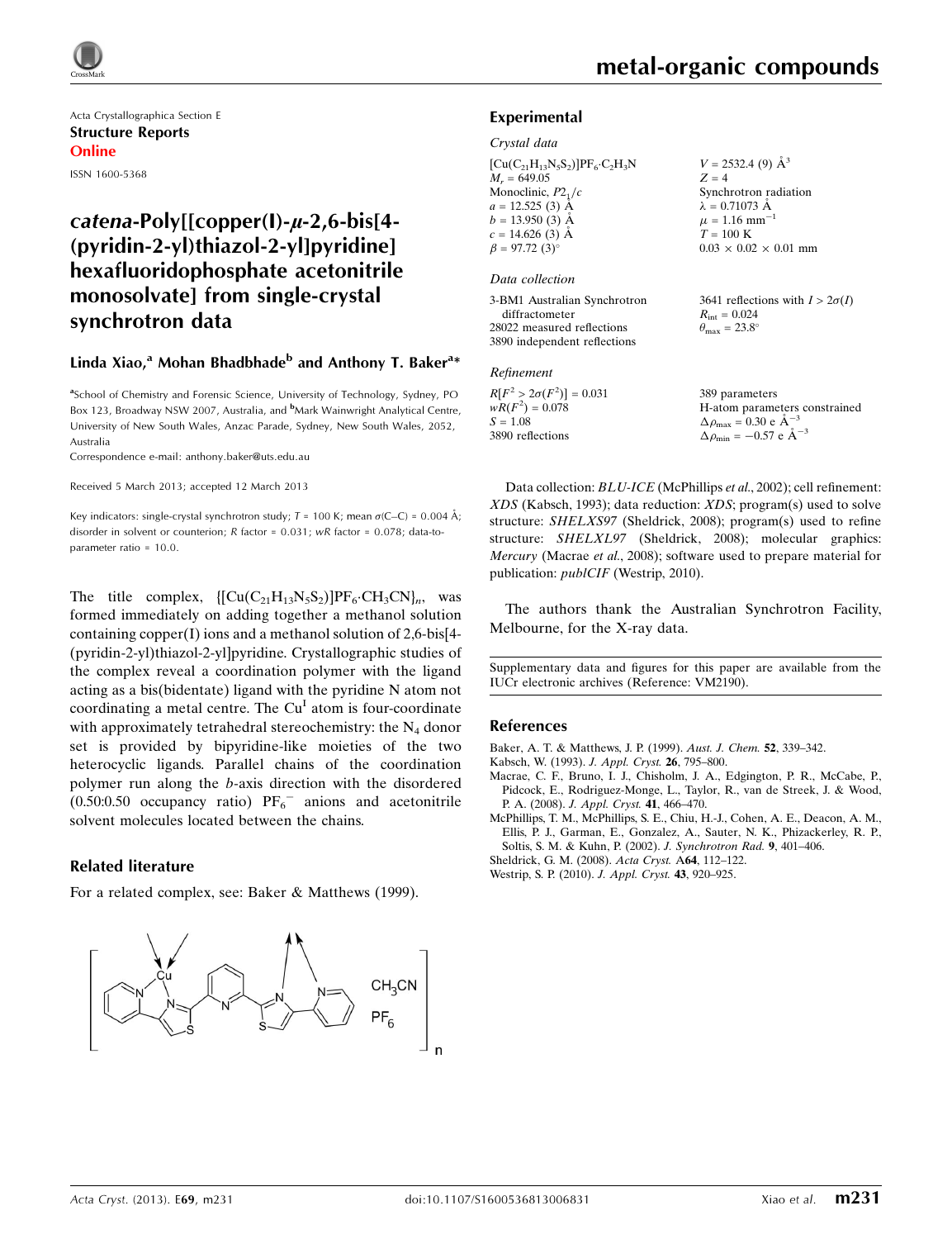# **supporting information**

*Acta Cryst.* (2013). E**69**, m231 [doi:10.1107/S1600536813006831]

# *catena***-Poly[[copper(I)-***µ***-2,6-bis[4-(pyridin-2-yl)thiazol-2-yl]pyridine] hexafluoridophosphate acetonitrile monosolvate] from single-crystal synchrotron data**

# **Linda Xiao, Mohan Bhadbhade and Anthony T. Baker**

# **S1. Comment**

We have prepared and studied many analogues of 2,2'-bipyridine and 2,2':6',2"-terpyridine (Baker and Matthews, 1999) and references therein) and have extended this work to the preparation of ligands analogous to quinquepyridine. For metal complexes of these quinquepyridine analogues, a number of features have been observed. The interpolation of a five-membered heterocycle appears to reduce the capacity of the ligands to employ all five donor atoms and we have seen several examples where the ligands act in a bis(bidentate) mode  $[2 + 2]$ . In such cases the ligands bridge between metal centres in binuclear complexes. Herein we report a coordination polymer shown in Scheme 1, again where the ligand binds in  $[2 + 2]$  mode. A thermal ellipsoid plot is shown in Fig. 1. Each copper centre has approximately tetrahedral stereochemistry as shown in Fig. 1. The principal cause of distortion being the bite angles of the bidentate ligand N2B— Cu1—N1B (82.47 (8)°) and N2A<sup>i</sup>—Cu1—N1A<sup>i</sup> (82.95 (8)°) (symmetry code: (i) -*x* + 1, *y* + 1/2, -*z* + 1/2) are considerably less than the ideal tetrahedral angle. Two 'thiazolylpyridine′ moieties coordinate each copper(I) centre with the relevant bond lengths being Cu—N1Ai 2.098 (2) Å, Cu—N1B 2.050 (2) Å, Cu—N2A 1.992 (2) Å and Cu—N2B 2.024 (2) Å. The Cu—N bond lengths are similar but the Cu—N<sub>pyridinyl</sub> bonds are slightly shorter than the Cu—N<sub>thiazolyl</sub> bonds. This indicates a slightly stronger interaction of the metal atom with the pyridinyl moiety, in line with base strength. A single chain of the coordination polymer, thus created, is depicted in Fig. 2 and packing of these chains that include  $PF_6$  anions and solvent molecules of acetonitriles are shown in Fig. 3.

### **S2. Experimental**

The quinquedentate ligand 2,6-bis(4-(pyridin-2-yl)thiazol-2-yl)pyridine was prepared by adding a solution of 2-(bromoacetyl)pyridinium hydrobromide (5.6 g, 20 mmol) in hot ethanol (50 ml) to a solution of 2,6-di(thioamido)pyridine (2.0 g, 10 mmol) in hot ethanol (50 ml). The solution was heated for 5 min, a yellow precipitate of 2,6-bis(4-(pyridin-2 yl)thiazol-2-yl)pyridinium hydrobromide separated soon. The mixture was allowed to stand for 30 min s and the yellow precipitate was filtered and washed with sodium bicarbonate (5%) until effervescence ceased. Yield: 75%. The complex was prepared as follows: Tetrakis(acetonitrile)copper(I) hexafluorophosphate (200 mg, 0.54 mmol) in hot methanol (20 ml) was added to a solution of the ligand (214 mg, 0.54 mmol) in hot methanol (20 ml). The reaction mixture was heated on the water bath for 1 h. An orange solid formed during this time and once cooled the solid was collected, washed with cooled methanol and stored over silica gel (yield 164 mg, 50%). Crystals were grown by vapour diffusion of diethyl ether into a concentrated acetonitrile solution of the complex.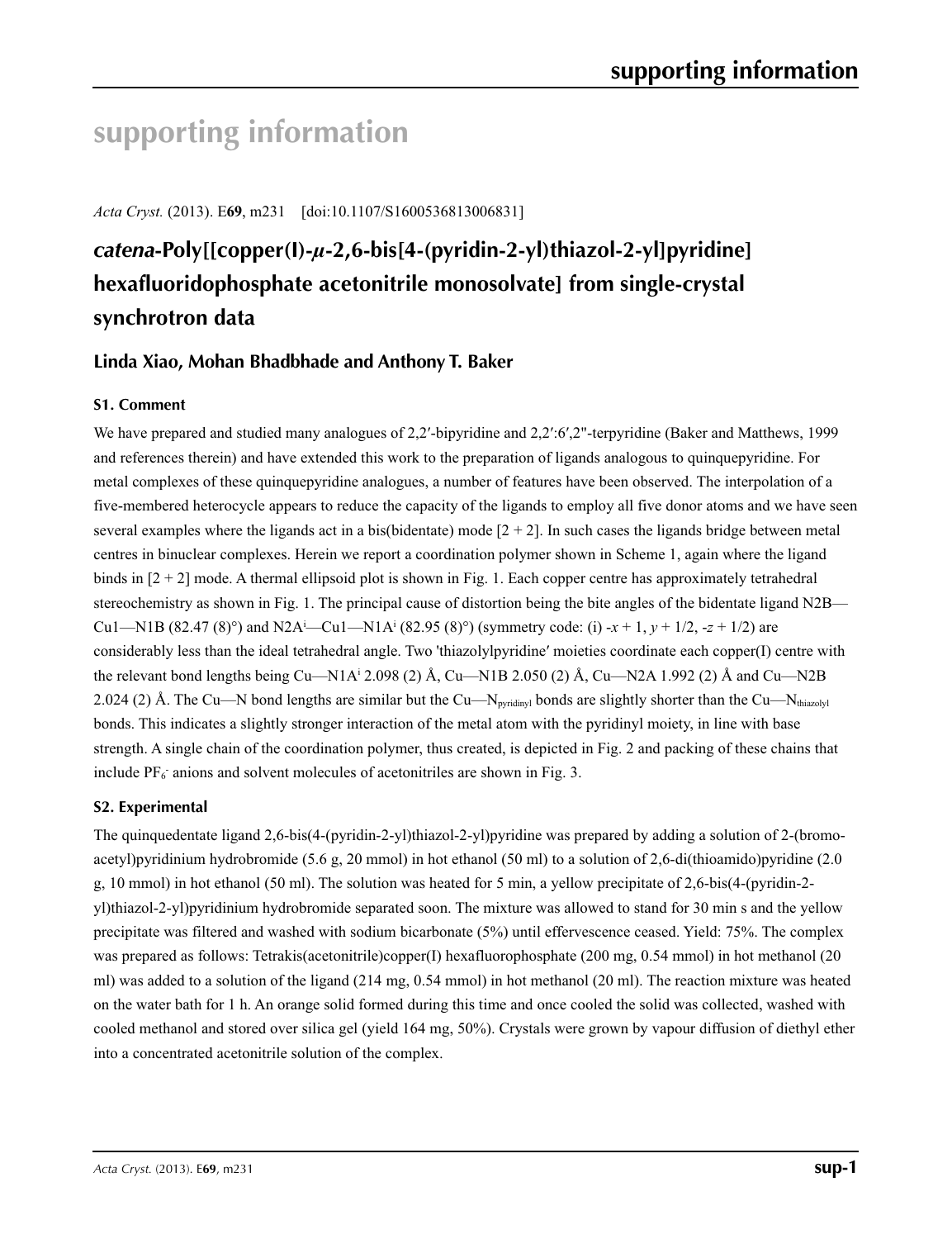### **S3. Refinement**

All the H-atoms were fixed stereochemically and included in the refinement using riding model option in *SHELXL97*. The PF6 anion was found to exhibit orientational disorder, which was modelled over two positions.

H atoms were positioned geometrically with C—H = 0.93 - 0.96 Å.  $U_{\text{iso}}(H)$  values were set at 1.2U<sub>eq</sub> (aromatic) or 1.5U<sub>eq</sub> of the parent atom (methyl group).



#### **Figure 1**

Thermal ellipsoids plot (40% probability) of the part of the coordination polymer showing the geometry around Cu(I) ion. Hydrogen atoms, the PF<sub>6</sub> anion and the solvent acetonitrile molecule are omitted for clarity. Symmetry code: (i) -*x* + 1,  $y + \frac{1}{2}$ ,  $-z + \frac{1}{2}$ .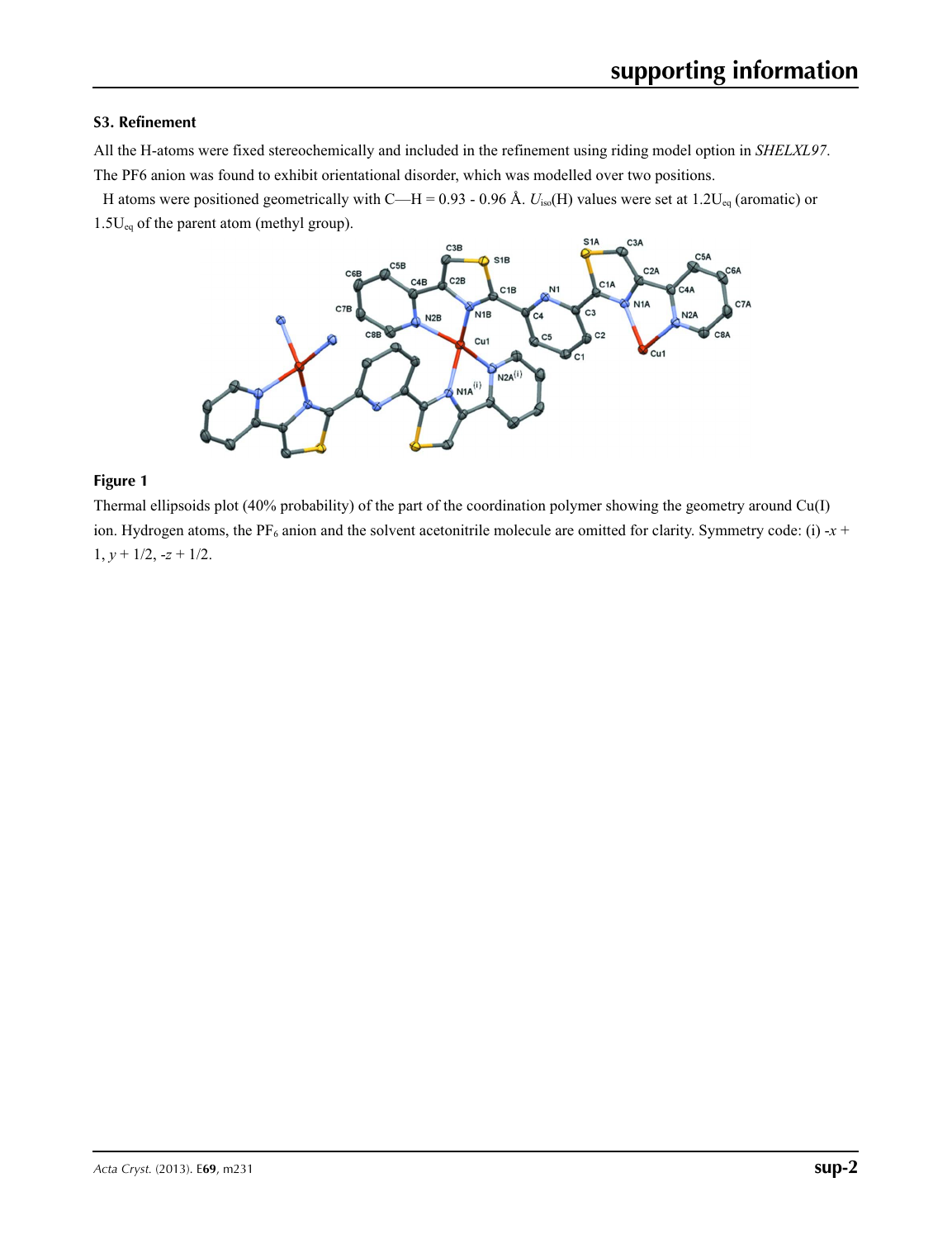

# **Figure 2**

A single chain showing the construction of the coordination polymer formed with the ligand.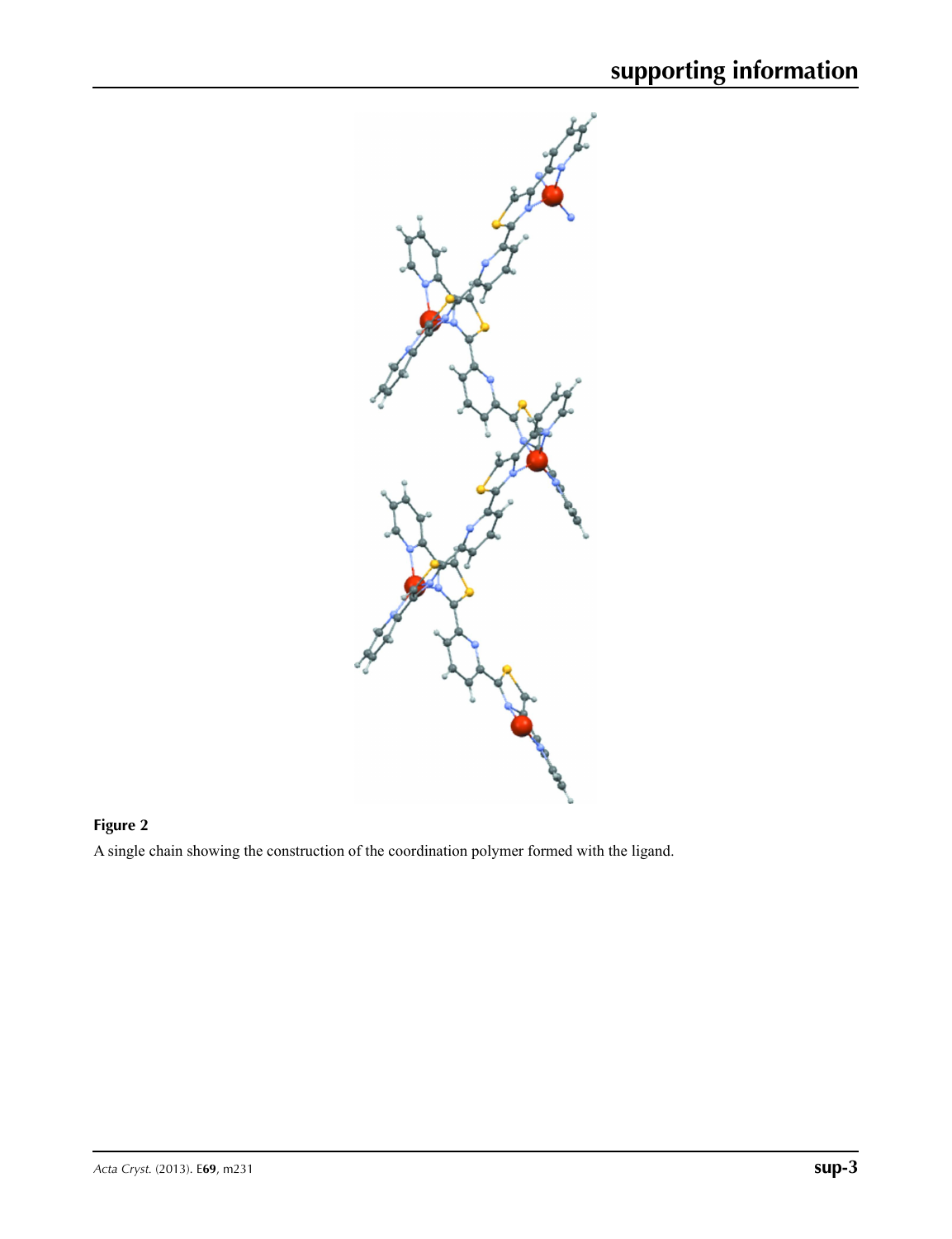

# **Figure 3**

Packing of coordination polymers viewed down *c* axis that includes PF6 anions (disorder omitted for clarity) and solvent molecules (acetonitrile).

# *catena***-Poly[[copper(I)-***µ***-2,6-bis[4-(pyridin-2-yl)thiazol-2-yl]pyridine] hexafluoridophosphate acetonitrile monosolvate]**

| Crystal data                                                                                                                                                                                                                                            |                                                                                                                                                                                                                                                                                        |
|---------------------------------------------------------------------------------------------------------------------------------------------------------------------------------------------------------------------------------------------------------|----------------------------------------------------------------------------------------------------------------------------------------------------------------------------------------------------------------------------------------------------------------------------------------|
| $[Cu(C_{21}H_{13}N_5S_2)]PF_6:C_2H_3N$<br>$M_r = 649.05$<br>Monoclinic, $P2_1/c$<br>Hall symbol: -P 2ybc<br>$a = 12.525(3)$ Å<br>$b = 13.950(3)$ Å<br>$c = 14.626(3)$ Å<br>$\beta$ = 97.72 (3) <sup>o</sup><br>$V = 2532.4$ (9) Å <sup>3</sup><br>$Z=4$ | $F(000) = 1304$<br>$D_x = 1.702$ Mg m <sup>-3</sup><br>Synchrotron radiation, $\lambda = 0.71073$ Å<br>Cell parameters from 9980 reflections<br>$\theta$ = 2.5–22.5°<br>$\mu = 1.16$ mm <sup>-1</sup><br>$T = 100 \text{ K}$<br>Thin plates, blue<br>$0.03 \times 0.02 \times 0.01$ mm |
| Data collection                                                                                                                                                                                                                                         |                                                                                                                                                                                                                                                                                        |
| 3-BM1 Australian Synchrotron<br>diffractometer<br>Radiation source: Synchrotron BM<br>$Si < 11$ > monochromator<br>$\varphi$ scans<br>28022 measured reflections<br>3890 independent reflections                                                        | 3641 reflections with $I > 2\sigma(I)$<br>$R_{\rm int} = 0.024$<br>$\theta_{\text{max}} = 23.8^{\circ}$ , $\theta_{\text{min}} = 1.6^{\circ}$<br>$h = -14 \rightarrow 14$<br>$k = -15 \rightarrow 15$<br>$l = -16 \rightarrow 16$                                                      |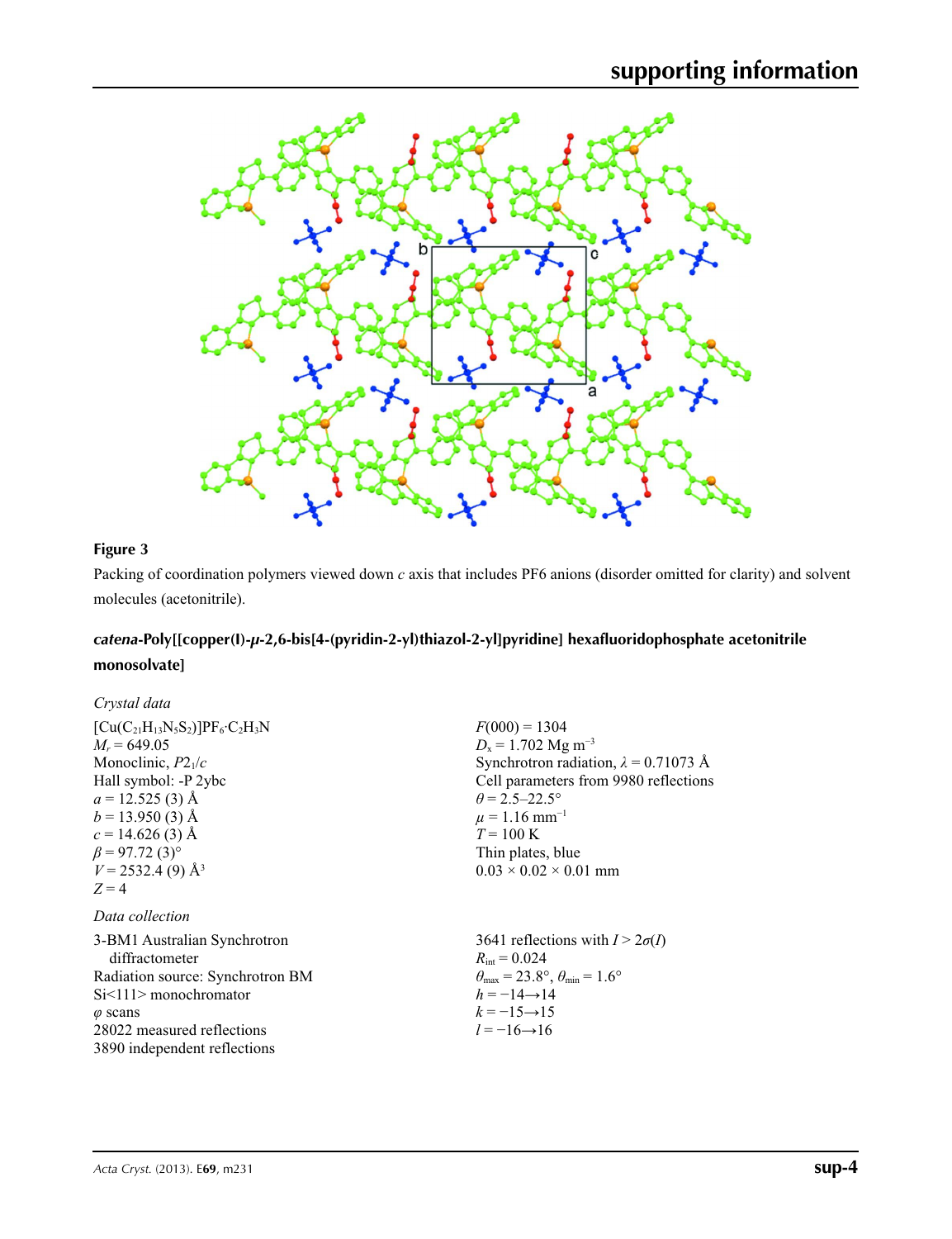*Refinement*

| Refinement on $F^2$                             | Secondary atom site location: difference Fourier                  |
|-------------------------------------------------|-------------------------------------------------------------------|
| Least-squares matrix: full                      | map                                                               |
| $R[F^2 > 2\sigma(F^2)] = 0.031$                 | Hydrogen site location: inferred from                             |
| $wR(F^2) = 0.078$                               | neighbouring sites                                                |
| $S = 1.08$                                      | H-atom parameters constrained                                     |
| 3890 reflections                                | $w = 1/[\sigma^2(F_0^2) + (0.0359P)^2 + 3.8973P]$ , $P = (F_0^2)$ |
| 389 parameters                                  | $+2F_c^2/3$                                                       |
| 0 restraints                                    | $(\Delta/\sigma)_{\text{max}} = 0.001$                            |
| Primary atom site location: structure-invariant | $\Delta\rho_{\text{max}}$ = 0.30 e Å <sup>-3</sup>                |
| direct methods                                  | $\Delta\rho_{\rm min} = -0.57$ e Å <sup>-3</sup>                  |
|                                                 |                                                                   |

### *Special details*

**Geometry**. All e.s.d.'s (except the e.s.d. in the dihedral angle between two l.s. planes) are estimated using the full covariance matrix. The cell e.s.d.'s are taken into account individually in the estimation of e.s.d.'s in distances, angles and torsion angles; correlations between e.s.d.'s in cell parameters are only used when they are defined by crystal symmetry. An approximate (isotropic) treatment of cell e.s.d.'s is used for estimating e.s.d.'s involving l.s. planes.

**Refinement**. Refinement of  $F^2$  against ALL reflections. The weighted *R*-factor  $wR$  and goodness of fit *S* are based on  $F^2$ , conventional *R*-factors *R* are based on *F*, with *F* set to zero for negative *F*<sup>2</sup>. The threshold expression of  $F^2 > \sigma(F^2)$  is used only for calculating *R*-factors(gt) *etc*. and is not relevant to the choice of reflections for refinement. *R*-factors based on *F*<sup>2</sup> are statistically about twice as large as those based on *F*, and *R*- factors based on ALL data will be even larger.

*Fractional atomic coordinates and isotropic or equivalent isotropic displacement parameters (Å2 )*

|                  | $\boldsymbol{x}$ | $\mathcal{Y}$ | z           | $U_{\rm iso}*/U_{\rm eq}$ | Occ. (2) |
|------------------|------------------|---------------|-------------|---------------------------|----------|
| Cu1              | 0.70815(2)       | 1.19154(2)    | 0.36895(2)  | 0.01965(11)               |          |
| N <sub>1</sub>   | 0.40269(16)      | 0.95445(14)   | 0.35587(13) | 0.0159(4)                 |          |
| C1               | 0.5696(2)        | 0.89759(19)   | 0.25992(17) | 0.0211(6)                 |          |
| H1               | 0.6257           | 0.8784        | 0.2285      | $0.025*$                  |          |
| C <sub>2</sub>   | 0.4814(2)        | 0.83892(18)   | 0.26281(17) | 0.0197(5)                 |          |
| H <sub>2</sub>   | 0.4773           | 0.7794        | 0.2339      | $0.024*$                  |          |
| C <sub>3</sub>   | 0.3990(2)        | 0.87086(17)   | 0.30999(16) | 0.0165(5)                 |          |
| C4               | 0.48924(19)      | 1.00992(17)   | 0.35293(16) | 0.0162(5)                 |          |
| C <sub>5</sub>   | 0.5735(2)        | 0.98545(18)   | 0.30444(17) | 0.0197(5)                 |          |
| H <sub>5</sub>   | 0.6311           | 1.0270        | 0.3020      | $0.024*$                  |          |
| S <sub>1</sub> A | 0.21354(5)       | 0.84000(5)    | 0.39190(4)  | 0.02002(16)               |          |
| N1A              | 0.27744(16)      | 0.73513(14)   | 0.26615(14) | 0.0163(4)                 |          |
| N2A              | 0.17898(16)      | 0.59744(15)   | 0.15433(14) | 0.0180(4)                 |          |
| C1A              | 0.3024(2)        | 0.81261(17)   | 0.31486(16) | 0.0160(5)                 |          |
| C2A              | 0.18499(19)      | 0.69316(17)   | 0.28980(17) | 0.0173(5)                 |          |
| C3A              | 0.1400(2)        | 0.74016(19)   | 0.35688(17) | 0.0207(5)                 |          |
| H <sub>3</sub> A | 0.0781           | 0.7207        | 0.3803      | $0.025*$                  |          |
| C4A              | 0.14469(19)      | 0.60735(18)   | 0.23785(17) | 0.0173(5)                 |          |
| C5A              | 0.0784(2)        | 0.5404(2)     | 0.27187(18) | 0.0239(6)                 |          |
| H <sub>5</sub> A | 0.0574           | 0.5484        | 0.3300      | $0.029*$                  |          |
| C <sub>6</sub> A | 0.0438(2)        | 0.4617(2)     | 0.21859(19) | 0.0276(6)                 |          |
| H <sub>6</sub> A | $-0.0001$        | 0.4157        | 0.2405      | $0.033*$                  |          |
| C7A              | 0.0757(2)        | 0.4527(2)     | 0.13181(19) | 0.0275(6)                 |          |
| H7A              | 0.0520           | 0.4015        | 0.0937      | $0.033*$                  |          |
| C8A              | 0.1432(2)        | 0.52119(18)   | 0.10326(18) | 0.0232(6)                 |          |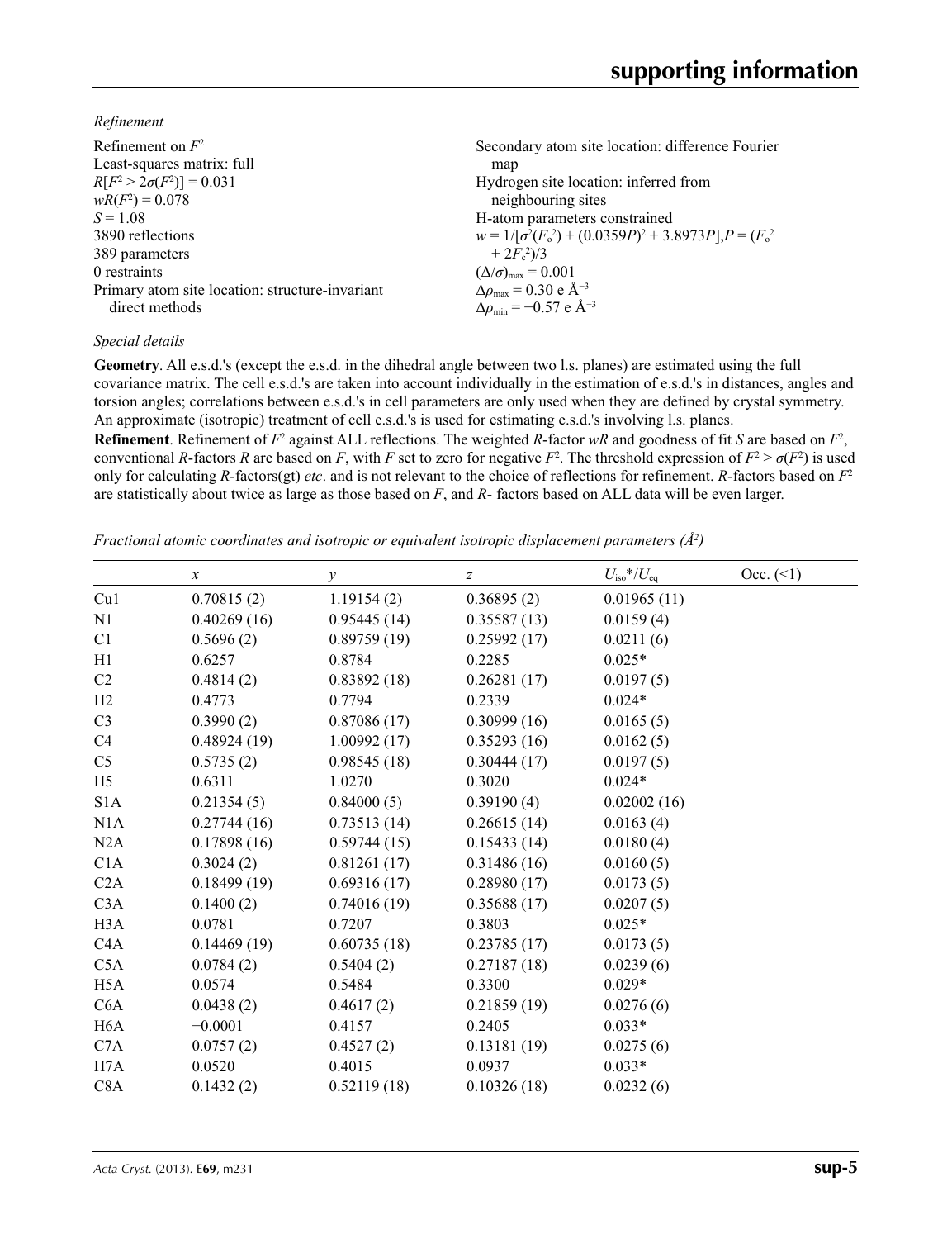| H <sub>8</sub> A              | 0.1652      | 0.5142       | 0.0454       | $0.028*$    |      |
|-------------------------------|-------------|--------------|--------------|-------------|------|
| S1B                           | 0.37811(5)  | 1.12599(5)   | 0.46088(4)   | 0.02089(16) |      |
| N1B                           | 0.56301(16) | 1.16578(14)  | 0.41446(13)  | 0.0154(4)   |      |
| N2B                           | 0.69867(17) | 1.31538(14)  | 0.43946(14)  | 0.0193(5)   |      |
| C1B                           | 0.48752(19) | 1.09985(18)  | 0.40534(16)  | 0.0165(5)   |      |
| C2B                           | 0.5353(2)   | 1.24125(18)  | 0.46810(16)  | 0.0173(5)   |      |
| C3B                           | 0.4376(2)   | 1.23154(18)  | 0.49859(17)  | 0.0207(5)   |      |
| H4B                           | 0.4076      | 1.2762       | 0.5349       | $0.025*$    |      |
| C4B                           | 0.6105(2)   | 1.32303(18)  | 0.48297(17)  | 0.0190(5)   |      |
| C5B                           | 0.5930(2)   | 1.40191 (19) | 0.53706(18)  | 0.0248(6)   |      |
| H5B                           | 0.5330      | 1.4047       | 0.5682       | $0.030*$    |      |
| C6B                           | 0.6670(2)   | 1.47623 (19) | 0.54353(19)  | 0.0290(6)   |      |
| H6B                           | 0.6566      | 1.5303       | 0.5785       | $0.035*$    |      |
| C7B                           | 0.7559(2)   | 1.46972 (19) | 0.49804(18)  | 0.0263(6)   |      |
| H7B                           | 0.8059      | 1.5193       | 0.5013       | $0.032*$    |      |
| C8B                           | 0.7696(2)   | 1.38795 (19) | 0.44740(18)  | 0.0239(6)   |      |
| H8B                           | 0.8305      | 1.3831       | 0.4176       | $0.029*$    |      |
| P <sub>1</sub>                | 0.91781(5)  | 0.77051(5)   | 0.06197(5)   | 0.02250(17) |      |
| F1                            | 1.02028(15) | 0.72763(13)  | 0.02232(14)  | 0.0467(5)   |      |
| F2                            | 0.9637(5)   | 0.7561(5)    | 0.1692(5)    | 0.0320(13)  | 0.50 |
| F3                            | 0.8706(11)  | 0.6650(9)    | 0.0595(7)    | 0.034(2)    | 0.50 |
| F4                            | 0.8738(5)   | 0.7876(5)    | $-0.0432(4)$ | 0.0503(15)  | 0.50 |
| F <sub>5</sub>                | 0.9640(8)   | 0.8778(6)    | 0.0694(4)    | 0.0348(15)  | 0.50 |
| F2'                           | 1.0012(6)   | 0.7796(6)    | 0.1511(5)    | 0.064(2)    | 0.50 |
| F3'                           | 0.8878(13)  | 0.6654(11)   | 0.0896(8)    | 0.063(4)    | 0.50 |
| F4'                           | 0.8345(5)   | 0.7575(6)    | $-0.0299(5)$ | 0.063(2)    | 0.50 |
| F5'                           | 0.9533(8)   | 0.8721(7)    | 0.0272(6)    | 0.080(3)    | 0.50 |
| F <sub>6</sub>                | 0.81523(16) | 0.81302(15)  | 0.10063(17)  | 0.0572(6)   |      |
| C1AN                          | 0.1934(3)   | 0.1022(3)    | 0.2238(2)    | 0.0507(9)   |      |
| H <sub>1</sub> A <sub>1</sub> | 0.1468      | 0.0772       | 0.1718       | $0.076*$    |      |
| H1A2                          | 0.1637      | 0.1606       | 0.2442       | $0.076*$    |      |
| H <sub>1</sub> A <sub>3</sub> | 0.2001      | 0.0562       | 0.2730       | $0.076*$    |      |
| C <sub>2</sub> AN             | 0.2998(3)   | 0.1214(2)    | 0.19694(19)  | 0.0297(7)   |      |
| N1AN                          | 0.3824(2)   | 0.13309(19)  | 0.17597(18)  | 0.0368(6)   |      |
|                               |             |              |              |             |      |

*Atomic displacement parameters (Å2 )*

|                | $U^{11}$    | $L^{22}$    | $U^{33}$    | $U^{12}$      | $U^{13}$    | $L^{23}$       |
|----------------|-------------|-------------|-------------|---------------|-------------|----------------|
| Cu1            | 0.02253(19) | 0.01556(18) | 0.02245(18) | 0.00197(12)   | 0.00884(13) | $-0.00093(12)$ |
| N1             | 0.0184(11)  | 0.0143(10)  | 0.0151(10)  | 0.0000(8)     | 0.0026(8)   | 0.0017(8)      |
| C <sub>1</sub> | 0.0218(13)  | 0.0219(14)  | 0.0209(13)  | 0.0003(11)    | 0.0083(10)  | $-0.0021(11)$  |
| C <sub>2</sub> | 0.0243(14)  | 0.0154(13)  | 0.0195(13)  | $-0.0016(10)$ | 0.0031(10)  | $-0.0016(10)$  |
| C <sub>3</sub> | 0.0198(13)  | 0.0146(12)  | 0.0146(12)  | 0.0000(10)    | 0.0012(10)  | 0.0032(10)     |
| C <sub>4</sub> | 0.0214(13)  | 0.0130(12)  | 0.0137(12)  | $-0.0013(10)$ | 0.0000(10)  | 0.0016(10)     |
| C <sub>5</sub> | 0.0195(13)  | 0.0194(13)  | 0.0210(13)  | $-0.0038(10)$ | 0.0058(10)  | 0.0006(10)     |
| S1A            | 0.0198(3)   | 0.0213(3)   | 0.0196(3)   | 0.0006(3)     | 0.0054(2)   | $-0.0028(3)$   |
| N1A            | 0.0173(10)  | 0.0145(11)  | 0.0172(10)  | 0.0002(8)     | 0.0024(8)   | 0.0026(9)      |
| N2A            | 0.0174(10)  | 0.0165(11)  | 0.0199(11)  | 0.0017(9)     | 0.0022(8)   | 0.0025(9)      |
|                |             |             |             |               |             |                |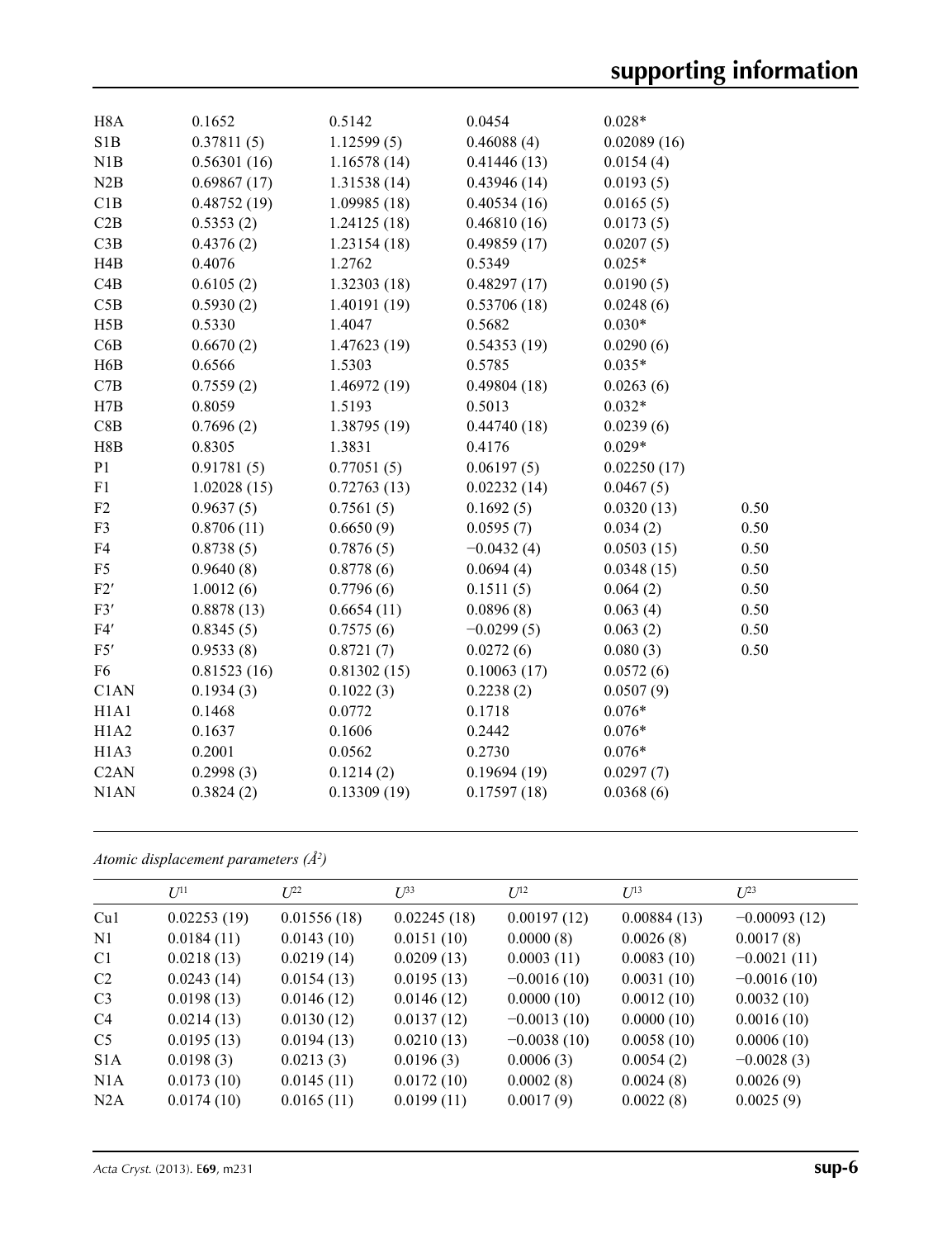# **supporting information**

| C <sub>1</sub> A  | 0.0179(12) | 0.0151(13) | 0.0150(12) | 0.0023(10)    | 0.0025(10)    | 0.0023(10)    |
|-------------------|------------|------------|------------|---------------|---------------|---------------|
| C2A               | 0.0157(12) | 0.0173(13) | 0.0188(12) | 0.0003(10)    | 0.0016(10)    | 0.0047(10)    |
| C3A               | 0.0173(13) | 0.0243(14) | 0.0211(13) | $-0.0019(11)$ | 0.0046(10)    | 0.0023(11)    |
| C4A               | 0.0148(12) | 0.0160(13) | 0.0207(13) | 0.0019(10)    | 0.0009(10)    | 0.0041(10)    |
| C5A               | 0.0221(14) | 0.0262(14) | 0.0233(13) | $-0.0032(11)$ | 0.0029(11)    | 0.0052(11)    |
| C6A               | 0.0258(14) | 0.0227(14) | 0.0337(15) | $-0.0093(11)$ | 0.0023(12)    | 0.0069(12)    |
| C7A               | 0.0317(15) | 0.0188(14) | 0.0310(15) | $-0.0073(12)$ | 0.0004(12)    | $-0.0022(12)$ |
| C8A               | 0.0272(14) | 0.0199(14) | 0.0226(13) | $-0.0005(11)$ | 0.0036(11)    | $-0.0002(11)$ |
| S1B               | 0.0197(3)  | 0.0201(3)  | 0.0244(3)  | $-0.0023(3)$  | 0.0085(3)     | $-0.0034(3)$  |
| N1B               | 0.0189(11) | 0.0132(10) | 0.0146(10) | 0.0000(8)     | 0.0038(8)     | 0.0009(8)     |
| N2B               | 0.0225(11) | 0.0152(11) | 0.0197(11) | 0.0005(9)     | 0.0010(9)     | 0.0010(9)     |
| C1B               | 0.0181(12) | 0.0178(13) | 0.0141(12) | 0.0018(10)    | 0.0039(10)    | 0.0021(10)    |
| C2B               | 0.0230(13) | 0.0148(12) | 0.0142(12) | 0.0020(10)    | 0.0025(10)    | 0.0001(10)    |
| C3B               | 0.0231(14) | 0.0186(13) | 0.0212(13) | 0.0005(11)    | 0.0059(10)    | $-0.0051(11)$ |
| C4B               | 0.0229(13) | 0.0166(13) | 0.0172(12) | 0.0019(10)    | 0.0013(10)    | 0.0019(10)    |
| C5B               | 0.0294(15) | 0.0196(14) | 0.0253(14) | 0.0035(11)    | 0.0037(11)    | $-0.0033(11)$ |
| C6B               | 0.0404(17) | 0.0173(14) | 0.0288(15) | 0.0022(12)    | 0.0022(13)    | $-0.0060(11)$ |
| C7B               | 0.0336(16) | 0.0153(13) | 0.0283(15) | $-0.0057(11)$ | $-0.0021(12)$ | $-0.0008(11)$ |
| C8B               | 0.0236(14) | 0.0212(14) | 0.0269(14) | $-0.0031(11)$ | 0.0030(11)    | 0.0038(11)    |
| P <sub>1</sub>    | 0.0214(4)  | 0.0218(4)  | 0.0244(4)  | 0.0027(3)     | 0.0035(3)     | 0.0035(3)     |
| F1                | 0.0402(11) | 0.0389(11) | 0.0688(13) | 0.0088(8)     | 0.0354(10)    | 0.0116(9)     |
| F2                | 0.046(4)   | 0.029(2)   | 0.021(2)   | 0.009(2)      | 0.003(2)      | 0.0040(16)    |
| F3                | 0.033(4)   | 0.020(4)   | 0.051(5)   | $-0.010(3)$   | 0.016(3)      | $-0.016(4)$   |
| F4                | 0.064(5)   | 0.061(4)   | 0.023(2)   | 0.018(3)      | $-0.008(3)$   | 0.011(2)      |
| F <sub>5</sub>    | 0.046(3)   | 0.017(2)   | 0.046(3)   | $-0.001(2)$   | 0.024(3)      | $-0.002(3)$   |
| F2'               | 0.053(5)   | 0.092(6)   | 0.039(4)   | 0.035(4)      | $-0.018(3)$   | $-0.038(4)$   |
| F3'               | 0.051(6)   | 0.043(5)   | 0.103(10)  | 0.004(4)      | 0.037(6)      | 0.032(6)      |
| F4'               | 0.031(3)   | 0.113(6)   | 0.041(3)   | 0.001(3)      | $-0.010(2)$   | 0.001(3)      |
| F5'               | 0.038(3)   | 0.030(4)   | 0.176(9)   | 0.006(3)      | 0.027(6)      | 0.054(6)      |
| F <sub>6</sub>    | 0.0392(11) | 0.0510(13) | 0.0864(16) | 0.0157(9)     | 0.0267(11)    | $-0.0079(11)$ |
| C1AN              | 0.0362(19) | 0.077(3)   | 0.0421(19) | $-0.0020(18)$ | 0.0159(15)    | 0.0064(19)    |
| C <sub>2</sub> AN | 0.0368(18) | 0.0305(16) | 0.0215(14) | 0.0006(13)    | 0.0026(13)    | 0.0061(12)    |
| N <sub>1</sub> AN | 0.0347(16) | 0.0418(16) | 0.0340(14) | $-0.0042(12)$ | 0.0049(12)    | 0.0149(12)    |
|                   |            |            |            |               |               |               |

# *Geometric parameters (Å, º)*

| $Cu1 - N2Ai$ | 1.992(2) | $C8A - H8A$ | 0.9300   |  |
|--------------|----------|-------------|----------|--|
| $Cu1 - N2B$  | 2.024(2) | $SIB - C3B$ | 1.708(3) |  |
| $Cu1-M1B$    | 2.050(2) | $SIB - C1B$ | 1.723(2) |  |
| $Cu1-M1Ai$   | 2.098(2) | NIB—C1B     | 1.313(3) |  |
| $N1 - C4$    | 1.337(3) | $N1B - C2B$ | 1.385(3) |  |
| $N1-C3$      | 1.343(3) | $N2B-C8B$   | 1.342(3) |  |
| $C1-C2$      | 1.380(4) | $N2B - C4B$ | 1.351(3) |  |
| $C1 - C5$    | 1.386(4) | $C2B - C3B$ | 1.364(4) |  |
| $Cl-H1$      | 0.9300   | $C2B - C4B$ | 1.476(4) |  |
| $C2-C3$      | 1.390(4) | $C3B - H4B$ | 0.9300   |  |
| $C2-H2$      | 0.9300   | $C4B - C5B$ | 1.390(4) |  |
| $C3 - C1A$   | 1.467(3) | $C5B - C6B$ | 1.385(4) |  |
|              |          |             |          |  |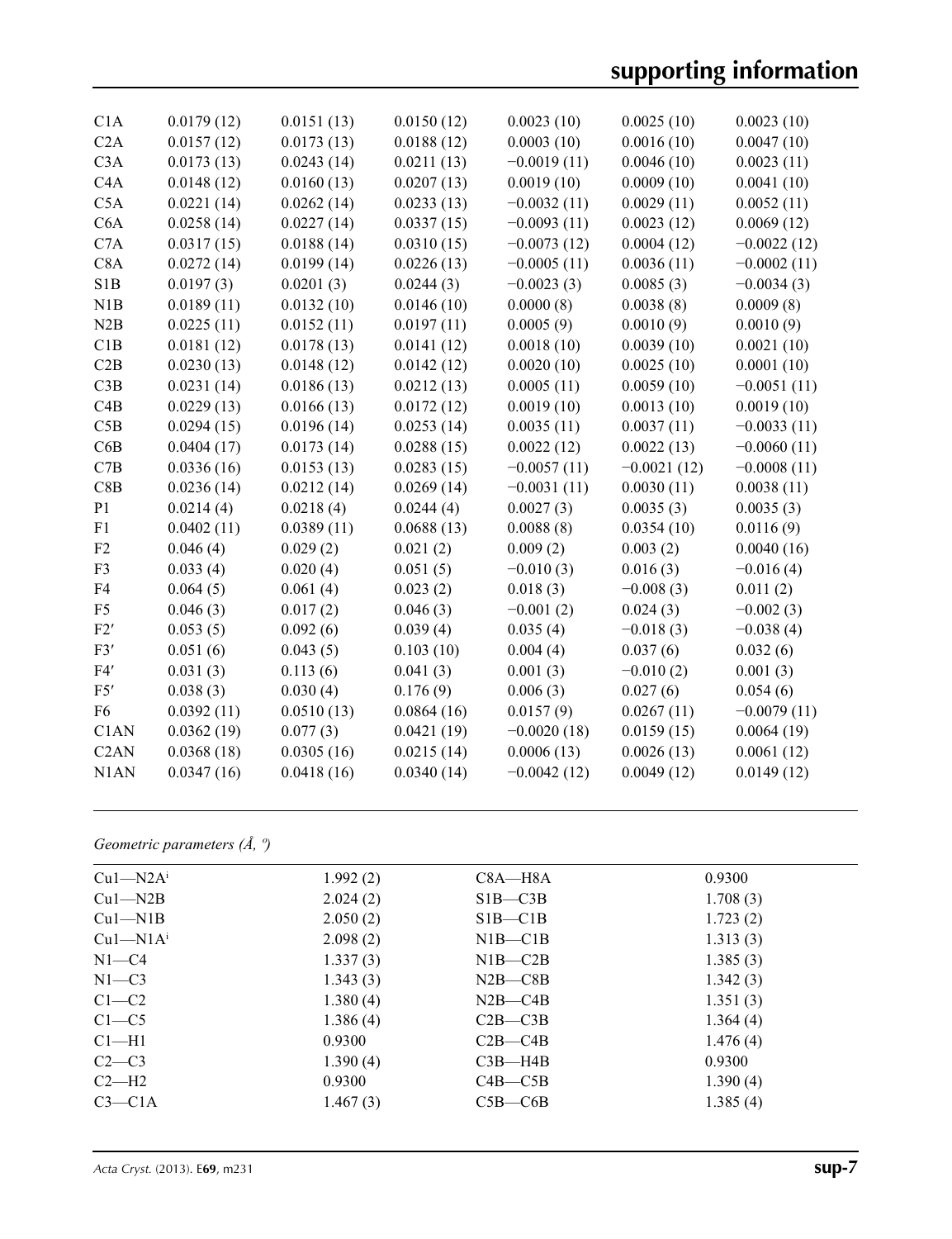| $C4-C5$                                             | 1.391(4)   | $C5B - H5B$           | 0.9300     |
|-----------------------------------------------------|------------|-----------------------|------------|
| $C4 - C1B$                                          | 1.472(3)   | $C6B - C7B$           | 1.375(4)   |
| $C5 - H5$                                           | 0.9300     | $C6B - H6B$           | 0.9300     |
| $S1A - C3A$                                         | 1.710(3)   | $C7B - C8B$           | 1.383(4)   |
| $S1A - C1A$                                         | 1.730(2)   | $C7B - H7B$           | 0.9300     |
| $NIA - C1A$                                         | 1.309(3)   | $C8B - H8B$           | 0.9300     |
| $N1A - C2A$                                         | 1.382(3)   | $P1 - F2'$            | 1.562(7)   |
| $N1A - Cu1$ <sup>ii</sup>                           | 2.098(2)   | $P1 - F3'$            | 1.580(16)  |
| $N2A - C8A$                                         | 1.342(3)   | $P1 - F4$             | 1.581(6)   |
| $N2A - C4A$                                         | 1.355(3)   | $P1 - F3$             | 1.585(13)  |
| $N2A - Cu1$ <sup>ii</sup>                           | 1.992(2)   | $P1 - F6$             | 1.587(2)   |
| $C2A - C3A$                                         | 1.363(4)   | $P1 - F5'$            | 1.589(9)   |
| $C2A - C4A$                                         | 1.470(4)   | $P1 - F1$             | 1.5941(18) |
| $C3A - H3A$                                         | 0.9300     | $P1 - F4'$            | 1.597(7)   |
| $C4A - C5A$                                         | 1.385(4)   | $P1 - F5$             | 1.603(9)   |
| $C5A - C6A$                                         | 1.382(4)   | $P1 - F2$             | 1.609(7)   |
| $C5A - H5A$                                         | 0.9300     | C1AN-C2AN             | 1.464(4)   |
| $C6A - C7A$                                         | 1.387(4)   | C1AN-H1A1             | 0.9600     |
| $C6A - H6A$                                         | 0.9300     | C1AN-H1A2             | 0.9600     |
| $C7A - C8A$                                         | 1.377(4)   | C1AN-H1A3             | 0.9600     |
| $C7A - H7A$                                         | 0.9300     | C2AN-N1AN             | 1.130(4)   |
|                                                     |            |                       |            |
| $N2A^i$ -Cul- $N2B$                                 | 137.85(9)  | $SIB - C3B - H4B$     | 124.7      |
| $N2A^i$ -Cul-N1B                                    | 128.37(8)  | $N2B - C4B - C5B$     | 122.1(2)   |
| $N2B$ — $Cu1$ — $N1B$                               | 82.47 (8)  | $N2B$ — $C4B$ — $C2B$ | 114.5(2)   |
| $N2A^i$ -Cul-N1 $A^i$                               | 82.95(8)   | $C5B - C4B - C2B$     | 123.3(2)   |
| $N2B$ — $Cu1$ — $N1Ai$                              | 104.53(8)  | $C6B - C5B - C4B$     | 118.5(3)   |
| $NIB$ — $Cu1$ — $NIAi$                              | 123.28(8)  | $C6B - C5B - H5B$     | 120.8      |
| $C4-M1-C3$                                          | 117.4(2)   | $C4B - C5B - H5B$     | 120.8      |
| $C2-C1-C5$                                          | 119.2(2)   | $C7B-C6B-C5B$         | 119.7(3)   |
| $C2-C1-H1$                                          | 120.4      | $C7B - C6B - H6B$     | 120.1      |
| $C5-C1-H1$                                          | 120.4      | $C5B-C6B- H6B$        | 120.1      |
| $C1-C2-C3$                                          | 118.4(2)   | $C6B - C7B - C8B$     | 118.7(3)   |
| $C1-C2-H2$                                          | 120.8      | $C6B - C7B - H7B$     | 120.7      |
| $C3-C2-H2$                                          | 120.8      | $C8B - C7B - H7B$     | 120.7      |
| $N1-C3-C2$                                          | 123.3(2)   | $N2B$ — $C8B$ — $C7B$ | 122.7(3)   |
| $N1-C3-C1A$                                         | 115.5(2)   | $N2B - C8B - H8B$     | 118.6      |
| $C2-C3-C1A$                                         | 121.3(2)   | $C7B - C8B - H8B$     | 118.6      |
| $N1-C4-C5$                                          | 123.3(2)   | $F2'$ -P1-F3'         | 91.0(5)    |
| $N1-C4-C1B$                                         | 114.1(2)   | $F2'$ -P1-F4          | 155.0(4)   |
| $C5-C4-C1B$                                         | 122.7(2)   | $F3'$ -P1-F4          | 109.0(5)   |
| $C1-C5-C4$                                          | 118.4(2)   | $F2'$ -P1-F3          | 107.4(5)   |
| $C1-C5-H5$                                          | 120.8      | $F3'$ -P1- $F3$       | 16.8(6)    |
| $C4-C5-H5$                                          | 120.8      | $F4-P1-F3$            | 92.2(5)    |
| $C3A - S1A - C1A$                                   | 89.57 (12) | $F2'$ -P1-F6          | 98.9(3)    |
| $C1A - N1A - C2A$                                   | 111.1(2)   | $F3'$ -P1- $F6$       | 91.4(6)    |
| $C1A-M1A-Cu1ii$                                     | 135.01(17) | $F4-P1-F6$            | 95.6(3)    |
| C <sub>2</sub> A-N <sub>1</sub> A-Cu <sub>1ii</sub> | 107.09(15) | $F3-P1-F6$            | 92.2(5)    |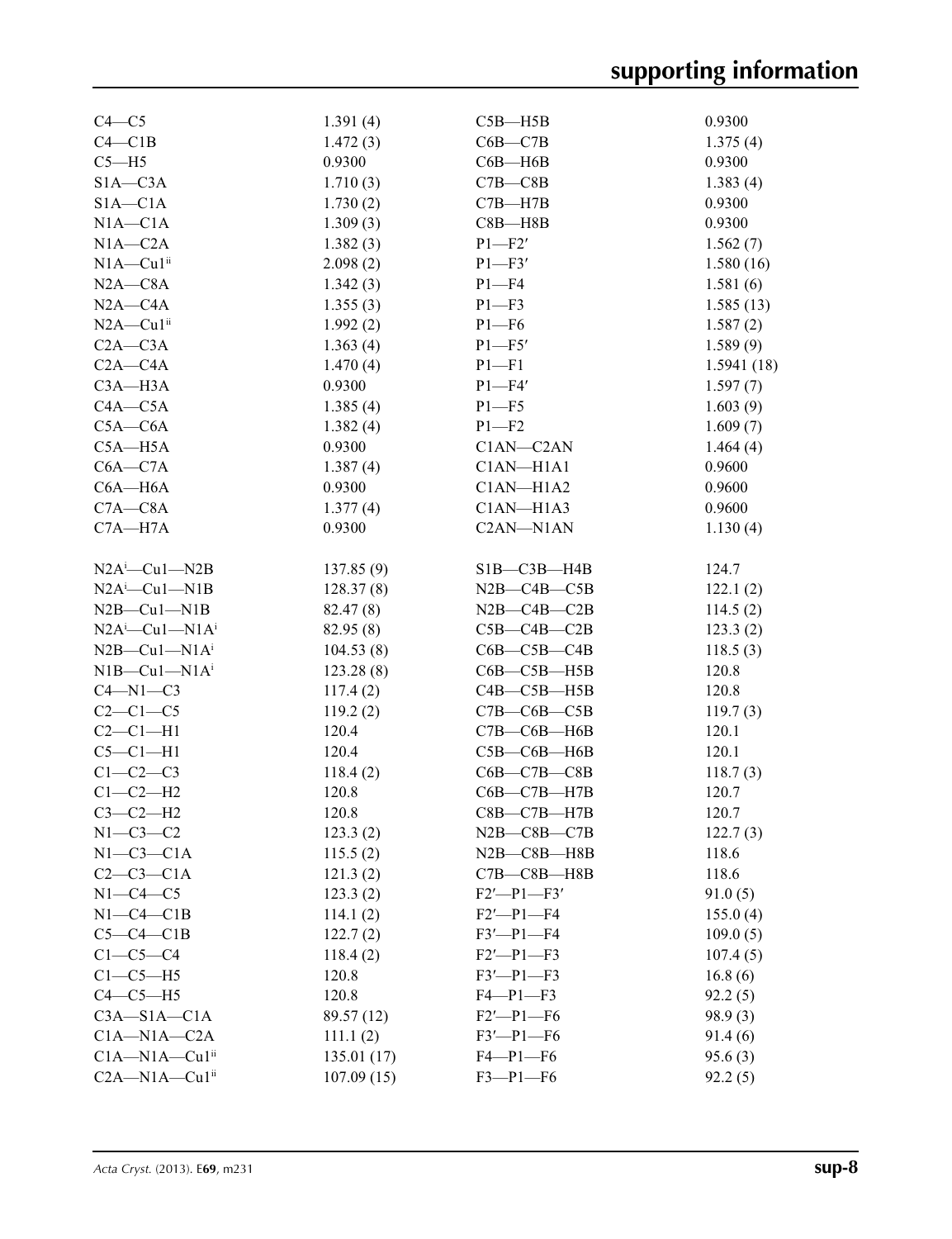| $C8A - N2A - C4A$     | 117.4(2)    | $F2'$ -P1-F5'                   | 90.6(5)       |
|-----------------------|-------------|---------------------------------|---------------|
| C8A-N2A-Cu1ii         | 128.23(18)  | $F3'$ -P1-F5'                   | 174.9(7)      |
| $C4A - N2A - Cu1ii$   | 113.89(16)  | $F4 - P1 - F5'$                 | 68.3(4)       |
| $NIA-C1A-C3$          | 124.7(2)    | $F3 - P1 - F5'$                 | 160.2(5)      |
| $NIA-C1A-S1A$         | 114.16(18)  | $F6 - P1 - F5'$                 | 93.2(3)       |
| $C3-C1A-S1A$          | 121.09(18)  | $F2'$ -P1-F1                    | 81.6(3)       |
| $C3A - C2A - N1A$     | 114.7(2)    | $F3'$ -P1-F1                    | 88.6 (6)      |
| $C3A - C2A - C4A$     | 128.1(2)    | $F4-P1-F1$                      | 84.0(3)       |
| $N1A - C2A - C4A$     | 117.2(2)    | $F3 - P1 - F1$                  | 87.7(5)       |
| $C2A - C3A - S1A$     | 110.47(19)  | $F6 - P1 - F1$                  | 179.52(13)    |
| $C2A - C3A - H3A$     | 124.8       | $F5'$ -P1-F1                    | 86.8(3)       |
| $SIA - C3A - H3A$     | 124.8       | $F2'$ -P1-F4'                   | 177.9(4)      |
| $N2A - C4A - C5A$     | 122.2(2)    | $F3'$ -P1-F4'                   | 87.6(5)       |
| $N2A$ — $C4A$ — $C2A$ | 114.9(2)    | $F4-P1-F4'$                     | 25.2(2)       |
| $C5A - C4A - C2A$     | 122.9(2)    | $F3-P1-F4'$                     | 71.1(5)       |
| $C6A - C5A - C4A$     | 119.4(2)    | $F6-P1-F4'$                     | 82.8(3)       |
| $C6A - C5A - H5A$     | 120.3       | $F5'$ -P1-F4'                   | 90.7(4)       |
| $C4A - C5A - H5A$     | 120.3       | $F1-P1-F4'$                     | 96.8(3)       |
| $C5A-C6A-C7A$         | 118.8(2)    | $F2'$ -P1-F5                    | 70.9(4)       |
| $C5A - C6A - H6A$     | 120.6       | $F3'$ -P1-F5                    | 161.0(4)      |
| $C7A - C6A - H6A$     | 120.6       | $F4-P1-F5$                      | 90.0(3)       |
| $C8A - C7A - C6A$     | 118.6(3)    | $F3 - P1 - F5$                  | 177.2(5)      |
| $C8A - C7A - H7A$     | 120.7       | $F6-P1-F5$                      | 86.0(3)       |
| $C6A - C7A - H7A$     | 120.7       | $F5'$ -P1-F5                    | 22.4(4)       |
| $N2A$ — $C8A$ — $C7A$ | 123.6(2)    | $F1-P1-F5$                      | 94.2(3)       |
| $N2A$ — $C8A$ — $H8A$ | 118.2       | $F4'$ -P1-F5                    | 110.7(4)      |
| $C7A - C8A - H8A$     | 118.2       | $F2'$ -P1-F2                    | 23.9(3)       |
| $C3B-S1B-C1B$         | 89.68 (12)  | $F3'$ -P1-F2                    | 72.6(4)       |
| $C1B-M1B-C2B$         | 111.0(2)    | $F4-P1-F2$                      | 178.4(3)      |
| $C1B-M1B-Cu1$         | 138.40(17)  | $F3-P1-F2$                      | 89.4 (4)      |
| $C2B-M1B-Cu1$         | 110.56(16)  | $F6-P1-F2$                      | 84.2(2)       |
| $C8B - N2B - C4B$     | 118.3(2)    | $F5'$ -P1-F2                    | 110.2(4)      |
| $C8B - N2B - Cu1$     | 127.22(18)  | $F1-P1-F2$                      | 96.2(2)       |
| $C4B - N2B - Cu1$     | 114.53(17)  | $F4'$ -P1-F2                    | 156.0(3)      |
| $N1B-C1B-C4$          | 126.1(2)    | $F5 - P1 - F2$                  | 88.4(3)       |
| NIB—CIB—SIB           | 114.28(18)  | C2AN-C1AN-H1A1                  | 109.5         |
| $C4 - C1B - S1B$      | 119.61(18)  | C2AN-C1AN-H1A2                  | 109.5         |
| $C3B - C2B - N1B$     | 114.4(2)    | H1A1-C1AN-H1A2                  | 109.5         |
| $C3B - C2B - C4B$     | 127.6(2)    | C2AN-C1AN-H1A3                  | 109.5         |
| $N1B-C2B-C4B$         | 117.9(2)    | H1A1-C1AN-H1A3                  | 109.5         |
| $C2B - C3B - S1B$     | 110.60(19)  | $H1A2-C1AN-H1A3$                | 109.5         |
| $C2B - C3B - H4B$     | 124.7       | N1AN-C2AN-C1AN                  | 177.8(4)      |
| $C5-C1-C2-C3$         | 0.5(4)      | $N2B$ — $Cu1$ — $N1B$ — $C1B$   | 176.7(3)      |
| $C4 - N1 - C3 - C2$   | 2.0(3)      | $N1A^i$ -Cu1- $N1B$ -C1B        | 74.2(3)       |
| $C4-M1-C3-C1A$        | $-179.8(2)$ | $N2A^i$ — $Cu1$ — $N1B$ — $C2B$ | 147.28(15)    |
| $C1-C2-C3-N1$         | $-2.6(4)$   | $N2B$ — $Cu1$ — $N1B$ — $C2B$   | $-0.84(16)$   |
| $C1-C2-C3-C1A$        | 179.3(2)    | $NIA^i$ — $Cu1$ — $NIB$ — $C2B$ | $-103.31(16)$ |